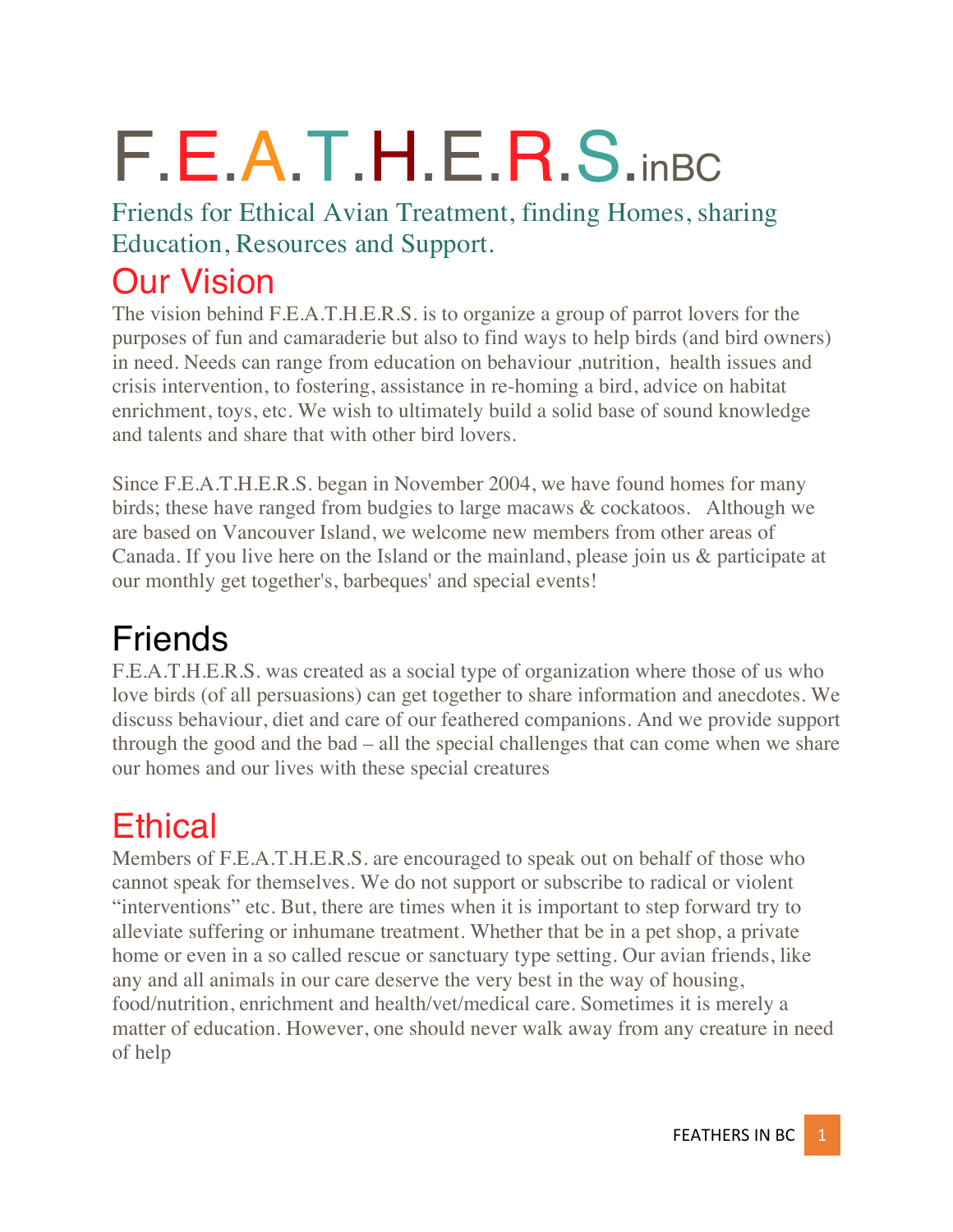# Avian

F.E.A.T.H.E.R.S. welcomes bird lovers of all kinds. While it may seem that the organization if focused on large parrots, we believe that all feathered creatures deserve respect and care. We welcome bird lovers from all walks to join our organization

## **Treatment**

Birds kept in captivity have been denied a world of freedom for our enjoyment. They need and deserve to be provided with large clean cages, ample nutritious foods, toys and all types of enrichments, specialized medical care and of course, companionship – both human and even more importantly the company of their own kind whenever possible

# **Homes**

Many birds, especially large parrots, are very long lived. They are also very labour intensive and expensive to keep. And sadly, many people don't understand the huge commitment it takes to keep a parrot happily for his/her entire lifespan. Also a tragedy, but some birds lose their homes due to the death of their companion human. Sometimes it is a matter of health problems, divorce or even the birth of a new baby. F.E.A.T.H.E.R.S. is committed to helping find homes for these birds, regardless of the circumstances that lead to the need. We will help place birds that are perfect, as well as those who have issues like biting, screaming, plucking, aggression or health/special needs. Foster homes and loving, permanent homes are always needed.

## **Education**

Birds have been kept in captivity as pets for hundreds if not thousands of years. However, it is a fairly recent phenomenon that so many birds are now being bred and kept in individual homes. Many new bird owners believe that their new birds will live happily in small cages, eating seeds and need nothing more that a chunk of wood or a cuttlebone to chew. F.E.A.T.H.E.R.S. is dedicated to dispelling those "myths" and providing education on what it actually takes to keep our avian companions as healthy and happy as it is possible to do in our living rooms. Remember, at the end of the day, these creatures are really wild animals and it is our duty to go that extra mile to ensure their health and happiness. They did not ask to become our friends.

#### **Resources**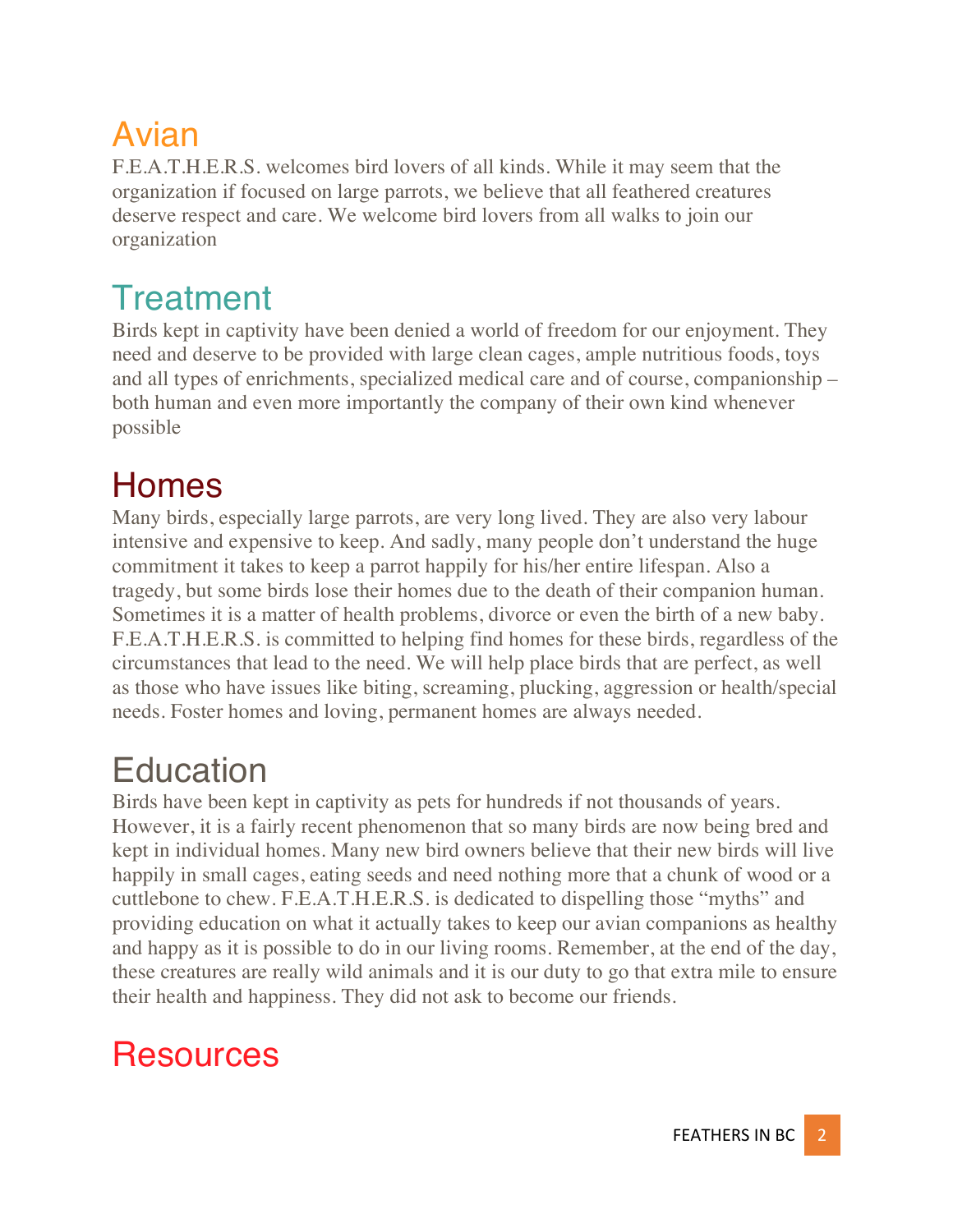With the astounding amount of information available to us today, by way of the internet, books, videos etc. it is easy to be overwhelmed. And, not all the information that is out there is accurate or even safe. F.E.A.T.H.E.R.S. members will share what they know about the care of our birds. What works in the real world. We exchange ideas and sources. Where to get that special toy or treat. Who makes the best cages, covers, food mixes etc. Sharing these items saves everyone time and quite possibly a lot of heartache.

#### Support

Members of F.E.A.T.H.E.R.S. are willing and able to provide support in all the previously mentioned areas. We recognize that sometimes a shoulder to lean on is all someone needs to get through problems with their avian companion. Sometimes that is all that it takes to keep a bird in their home and for the owner to keep their sanity.

#### "Our mission statement"

The "A" in F.E.A.T.H.E.R.S. could also stand for ADOPTION. There is a saying out there amongst the rescues and sanctuaries…."Until there are none, adopt one". There are many ethical breeders out there, and far more that are not ethical. A good breeder will check YOU out. Will ask YOU questions. And will make sure you ask questions too. They would never, ever, sell you an unweaned baby. They would make sure you have an adequate cage, abundant toys and enrichments, know what your new baby should be eating etc. They would follow up with you and should be able to tell you where every single one of their babies has ended up. They are not just in it for the money.

Unfortunately, as stated, not all breeders do those things. They breed and breed their pairs, sometimes in awful conditions. They take the babies away from their parents, sometimes as eggs. The offspring are raised not even knowing that they are birds but equally confused as to the fact that they are not quite human either. These are the practices that often create problem parrots. These are the sad creatures that though no fault of their own, go through home after home after home. So, F.E.A.T.H.E.R.S. advocates adoption of "unwanted" birds whenever possible. We do not hate breeders in general but abhor unethical breeders- unequivocally. There will never be an end to breeders and baby birds and tragically, so many of those precious souls may some day need our help. That fact is perhaps the main reason why this group was formed. We may not be able to change things but we can help to pick up some of the pieces.